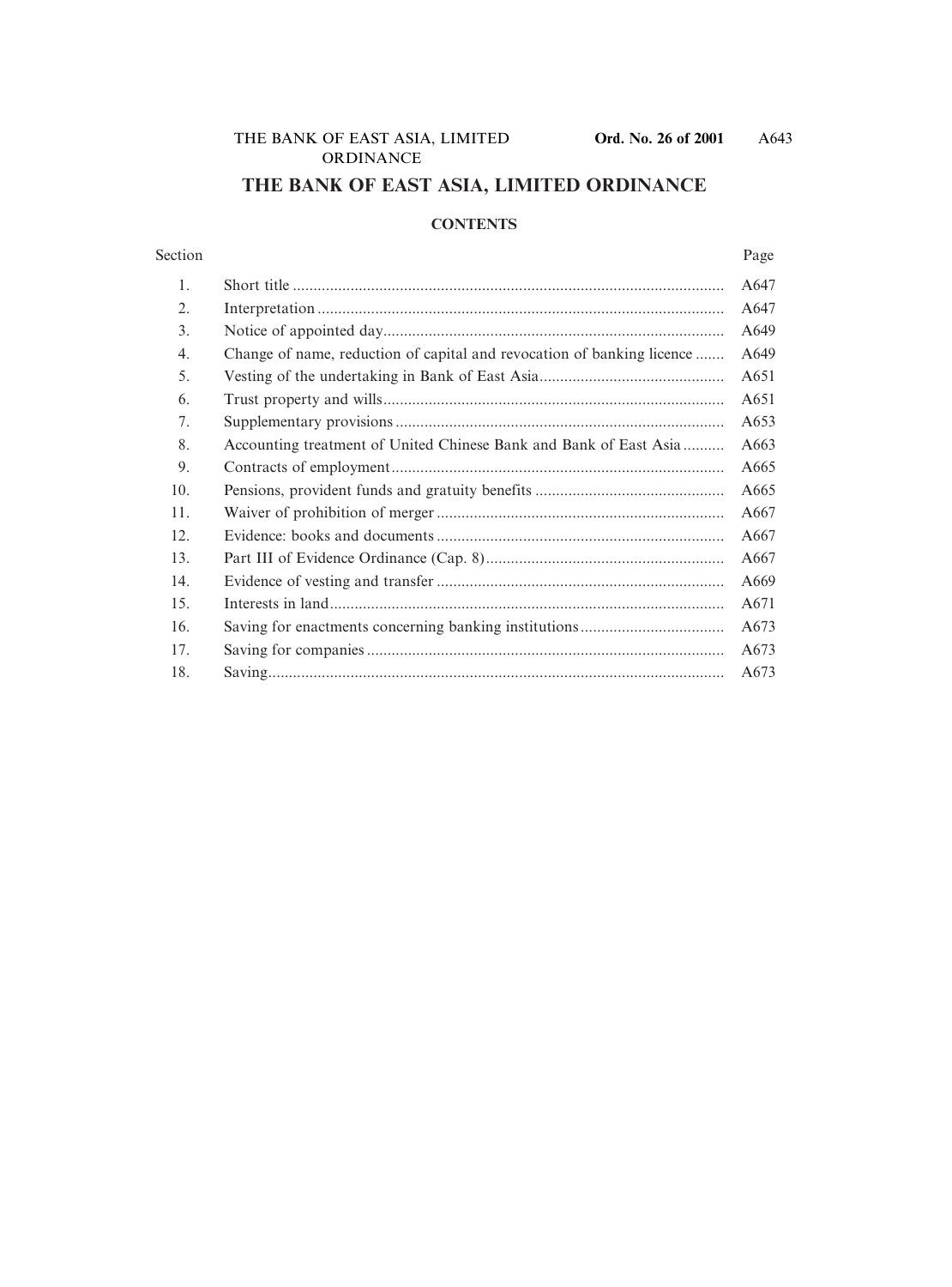# **HONG KONG SPECIAL ADMINISTRATIVE REGION**

ORDINANCE NO. 26 OF 2001



Donald TSANG Acting Chief Executive 19 July 2001

An Ordinance to provide for the vesting in The Bank of East Asia, Limited of the undertaking of United Chinese Bank Limited and for other related purposes.

[20 July 2001]

# **Preamble**

WHEREAS-

- (*a*) The Bank of East Asia, Limited (hereinafter called "Bank of East Asia") is a company incorporated under the laws of Hong Kong having its registered office in Hong Kong and, is a bank licensed under the Banking Ordinance (Cap. 155) carrying on the business of banking in Hong Kong;
- (*b*) United Chinese Bank Limited (hereinafter called "United Chinese Bank") is a company incorporated under the laws of Hong Kong having its registered office in Hong Kong and, is a bank licensed under the Banking Ordinance (Cap. 155) carrying on the business of banking in Hong Kong;
- (*c*) United Chinese Bank is a wholly owned subsidiary of Bank of East Asia<sup>.</sup>
- (*d*) for the better conduct of the business of Bank of East Asia and United Chinese Bank, it is expedient that their respective undertakings be merged and that such merger should occur by means of a transfer of the undertaking of United Chinese Bank to Bank of East Asia; and
- (*e*) in view of the extent of the contractual and other legal relationships affecting the conduct of the undertaking of United Chinese Bank, it is expedient that the said undertaking be transferred to Bank of East Asia by this Ordinance without interference with the conduct and continuity of the respective businesses of United Chinese Bank and Bank of East Asia.

Enacted by the Legislative Council.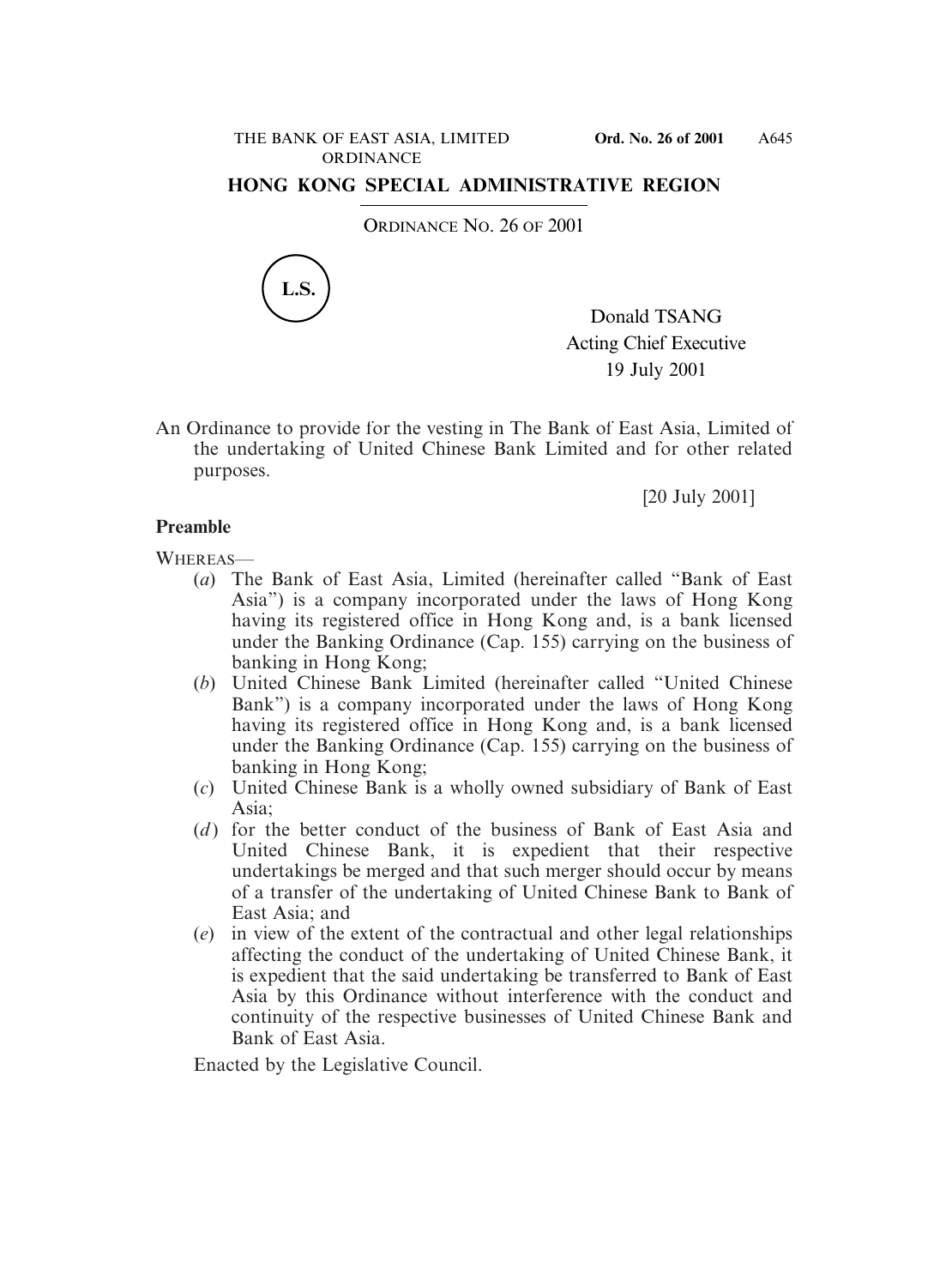# **1. Short title**

This Ordinance may be cited as The Bank of East Asia, Limited Ordinance.

# **2. Interpretation**

(1) In this Ordinance, unless the subject or context otherwise requires— "appointed day" (指定日期) means such day as may be appointed pursuant to section 3;

"Bank of East Asia" (東亞銀行) means The Bank of East Asia, Limited;

- "customer" (客戶) means any person having a banking account or other dealing, transaction or arrangement with United Chinese Bank;
- "data protection principles" (保障資料原則) means the data protection principles set out in Schedule 1 to the Personal Data (Privacy) Ordinance (Cap. 486);

"excluded property" (除外財產) means—

- (*a*) the common seal of United Chinese Bank;
- (*b*) documents (other than accounting records) required to be kept by United Chinese Bank pursuant to the Companies Ordinance (Cap. 32);
- (*c*) the issued share capital of United Chinese Bank beneficially owned by Bank of East Asia;

"existing" (現有) means existing, outstanding or in force immediately before the appointed day;

"liabilities" (法律責任) includes duties and obligations of every description (whether present or future, actual or contingent);

- "Privacy Commissioner" (私隱專員) means the Privacy Commissioner for Personal Data established under section 5(1) of the Personal Data (Privacy) Ordinance (Cap. 486);
- "property" (財產) means property and assets of every description wheresoever situate and rights of every description (whether present or future, actual or contingent), and includes property held on trust and securities, benefits and powers of every description but does not include the excluded property;
- "security" (抵押) includes a mortgage or charge (whether legal or equitable and including any sub-mortgage), debenture, bill of exchange, promissory note, guarantee, lien, pledge (whether actual or constructive), hypothecation, assignment by way of security, indemnity, right of set-off, agreement or undertaking (whether in writing or not) or other means (in each case made, granted, arising or subsisting under any applicable law) of securing payment or discharge of a debt or liability (whether present or future, actual or contingent);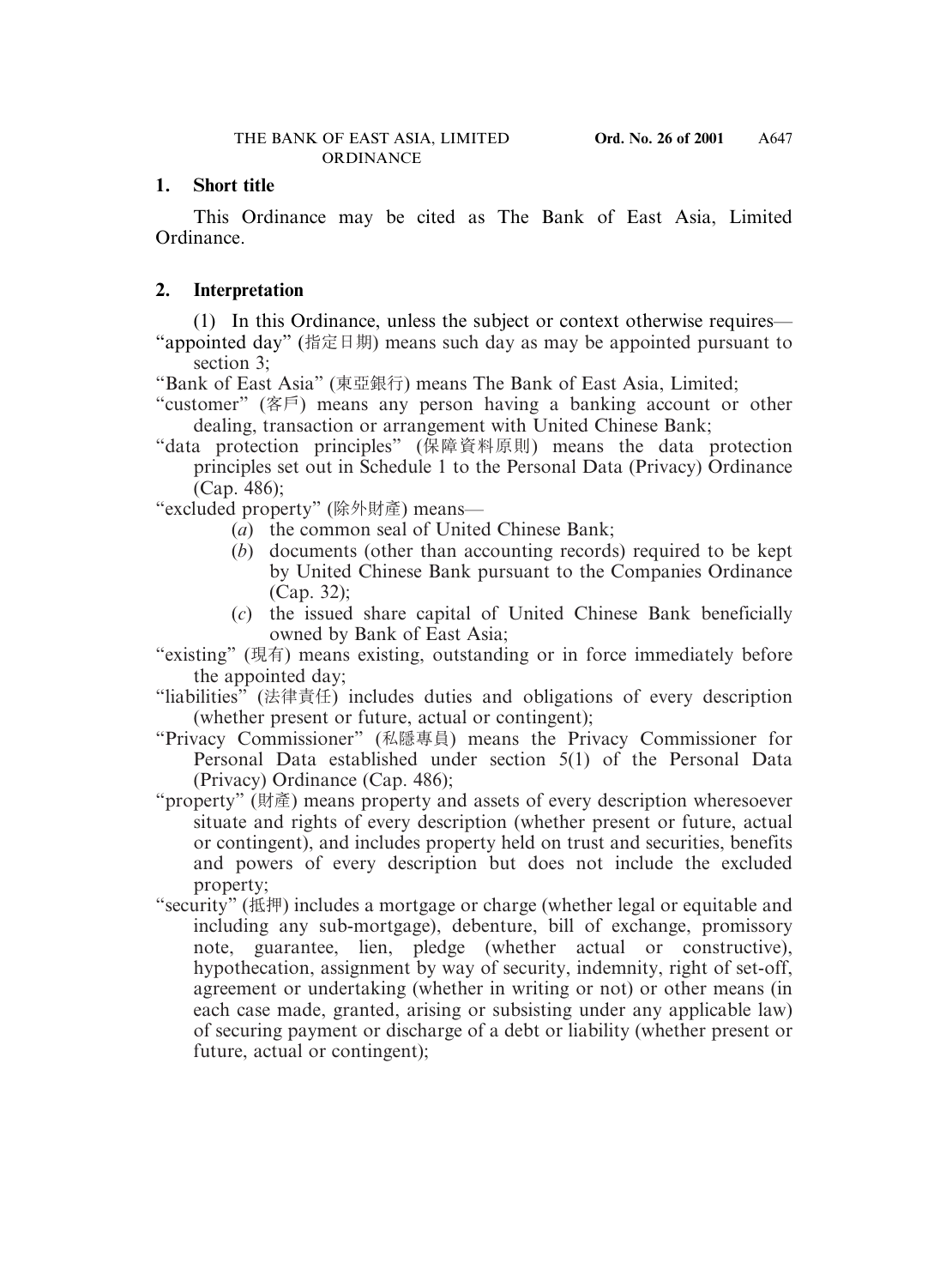"undertaking" (業務) means the business and all existing property, reserves and liabilities of United Chinese Bank of whatsoever nature other than the excluded property;

"United Chinese Bank" (中國聯合銀行) means United Chinese Bank Limited; "will" (遺囑) includes a codicil and any other testamentary writing.

(2) Any reference in this Ordinance to property or liabilities of United Chinese Bank is a reference to property or liabilities to which United Chinese Bank is for the time being entitled or subject (whether beneficially or in any fiduciary capacity), wherever such property or liabilities are situated or arise and whether or not capable of being transferred or assigned by United Chinese Bank, and whether United Chinese Bank is entitled to such property or subject to such liabilities under the law of Hong Kong or under the law of any country or territory outside Hong Kong.

(3) Any body politic or corporate and any other person or persons whose rights are affected by any of the provisions of this Ordinance shall be deemed to be mentioned herein.

# **3. Notice of appointed day**

(1) The directors of United Chinese Bank may appoint a day for the purposes of this Ordinance.

(2) United Chinese Bank and Bank of East Asia shall give joint notice in the Gazette stating the day so appointed save that, in the event that such day proves not to be the appointed day for any reason, United Chinese Bank and Bank of East Asia shall give joint notice in the Gazette to that effect and shall again give joint notice in the Gazette stating the next day so appointed or, as the case may be, the day which was the appointed day.

# **4. Change of name, reduction of capital and revocation of banking licence**

- (1) On the appointed day, by virtue of this Ordinance—
	- (*a*) the name of United Chinese Bank shall, in accordance with this section, be changed to "UCB Limited";
	- (*b*) the authorized and issued share capital of United Chinese Bank shall be reduced to \$100 comprising 10 ordinary shares of \$10 each and 64 999 990 ordinary shares of \$10 each shall be cancelled; and
	- (*c*) the banking licence of United Chinese Bank shall, in accordance with Part V of the Banking Ordinance (Cap. 155), be revoked on and from a day to be appointed by the Monetary Authority which day shall be published in the Gazette.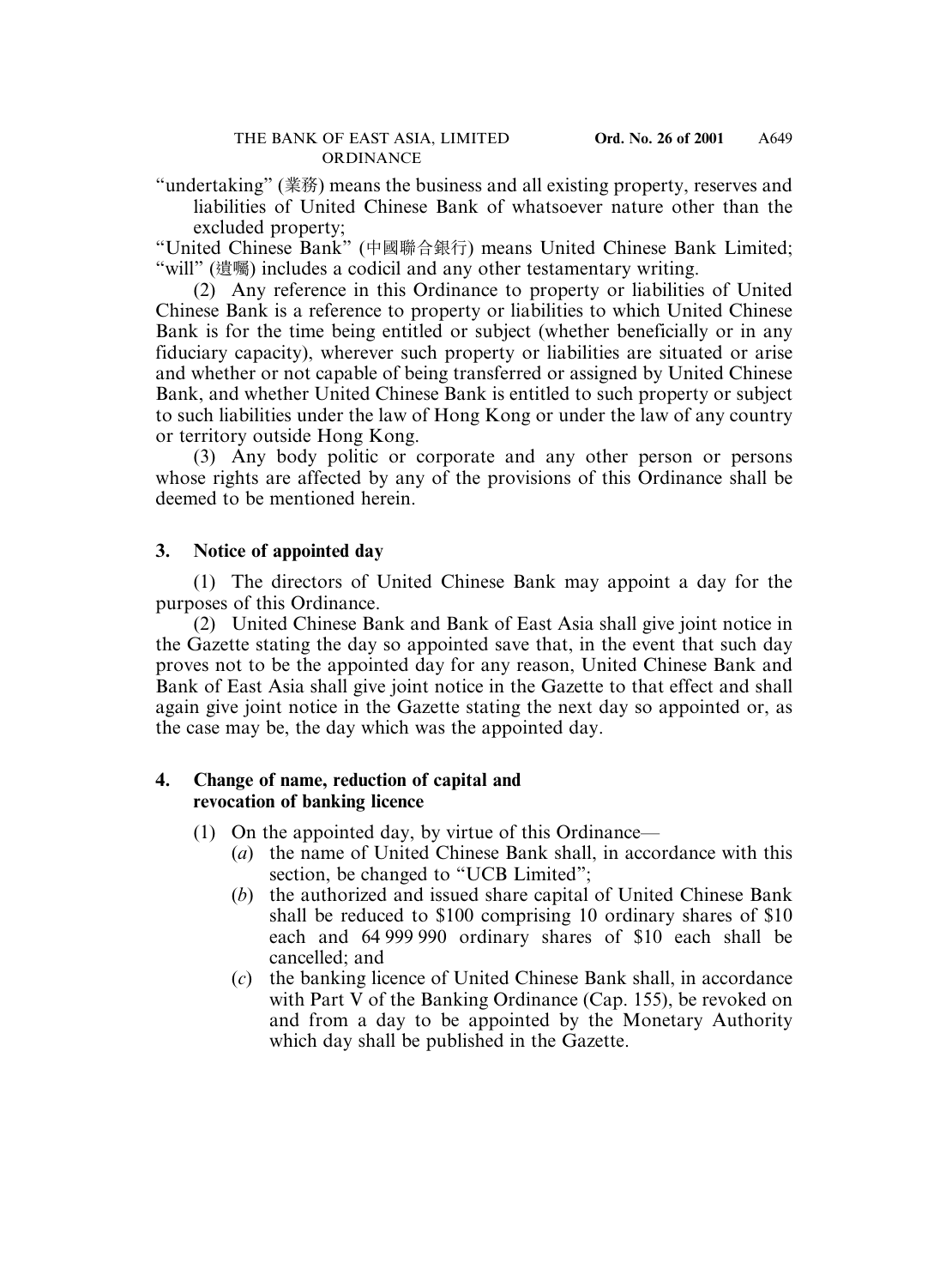(2) Not less than 7 days before the appointed day, United Chinese Bank shall deliver to the Registrar of Companies a copy of this Ordinance together with a minute, signed by a director or the secretary of United Chinese Bank confirming the reduction of share capital and cancellation of shares referred to in subsection (1).

(3) The Registrar of Companies shall, pursuant to this Ordinance, register the copy of the Ordinance and the minute delivered to him pursuant to subsection (2) and on the appointed day—

- (*a*) shall enter the new name of United Chinese Bank in the register in place of its former name and issue to United Chinese Bank a certificate of incorporation on change of name stating United Chinese Bank's new name; and
- (*b*) shall certify under his hand the registration of the Ordinance and the minute which certificate shall be conclusive evidence of the reduction of the authorized and issued share capital of United Chinese Bank.

# **5. Vesting of the undertaking in Bank of East Asia**

(1) On the appointed day the undertaking shall, by virtue of this Ordinance and without further act or deed, be transferred to, and vest in, Bank of East Asia to the intent that Bank of East Asia shall succeed to the whole undertaking as if in all respects Bank of East Asia were the same person in law as United Chinese Bank.

(2) Where the transfer and vesting of any property situate in any country or territory outside Hong Kong and forming part of the undertaking is governed otherwise than by the law of Hong Kong, United Chinese Bank shall, if Bank of East Asia so requires, so soon as is practicable after the appointed day, take all necessary steps for securing the effective transfer and vesting thereof in Bank of East Asia and, pending such transfer and vesting, United Chinese Bank shall hold any such property in trust for Bank of East Asia.

## **6. Trust property and wills**

(1) Any property vested or deemed to be vested in Bank of East Asia by virtue of this Ordinance which immediately before the appointed day was held by United Chinese Bank, whether alone or jointly with any other person, as trustee or custodian trustee of any trust deed, settlement, covenant, agreement, will, or other instrument (whether originally so appointed or not, and whether appointed under hand or seal, or by order of any court or otherwise), or as executor of the will, or administrator of the estate, of a deceased person or as judicial trustee appointed by order of any court, or in any other fiduciary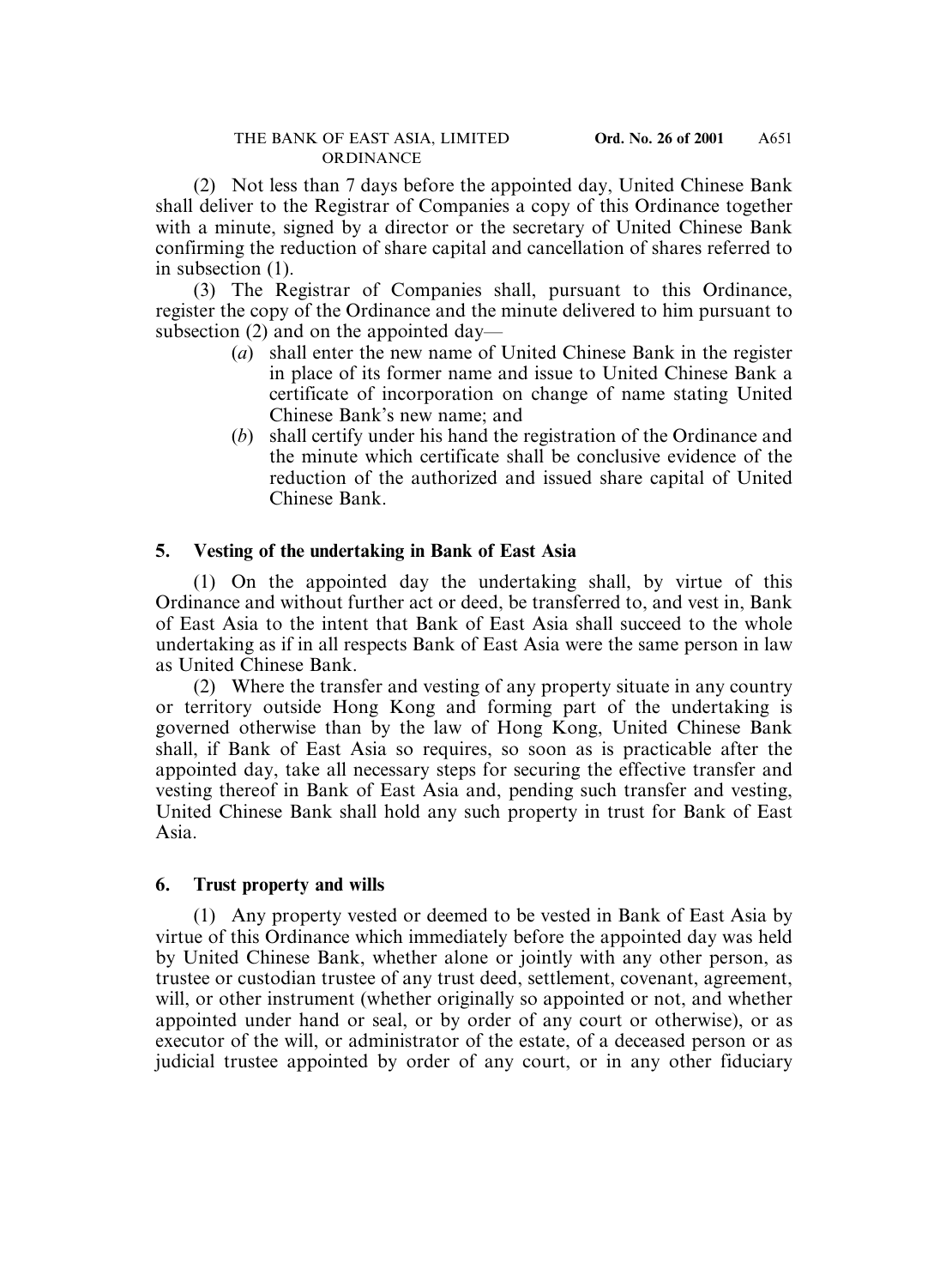capacity, shall, on and from the appointed day, be held by Bank of East Asia alone or, as the case may be, jointly with such other person, in the same capacity upon the trusts, and with and subject to the powers, provisions and liabilities, applicable thereto respectively.

(2) Any existing instrument or order of any court under or by virtue of which any property became vested in United Chinese Bank, in any such fiduciary capacity as is referred to in subsection (1) (including in the case of a will any grant of probate thereof), and any provision in such instrument or order, or any existing contract or arrangement, for the payment to, or retention by, United Chinese Bank of remuneration for its services in any such fiduciary capacity, shall, on and from the appointed day, be construed and have effect, so far as the context permits, as if for any reference therein to United Chinese Bank not being a reference (however worded and whether express or implied) to terms and conditions of, or to a scale of fees of, United Chinese Bank, there were substituted a reference to Bank of East Asia provided always that this subsection shall not prevent Bank of East Asia from varying the remuneration or scale of fees payable in accordance with the terms of the relevant instrument or order.

(3) Any will made before the appointed day which has not been proved in Hong Kong before the appointed day, and any will made on or after the appointed day, being a will which appoints United Chinese Bank to be an executor, trustee or recipient of any property as trustee, shall, on and from the appointed day, be construed and have effect as if for any reference therein to United Chinese Bank as such executor, trustee or recipient or otherwise in connection with such appointment, not being a reference (however worded and whether express or implied) to terms and conditions of, or to a scale of fees of, United Chinese Bank, there were substituted a reference to Bank of East Asia.

(4) No testamentary gift shall be adeemed by reason only of the operation of any of the provisions of this Ordinance.

## **7. Supplementary provisions**

Without prejudice to the generality of any other provision of this Ordinance but subject to any provision of this Ordinance to the contrary effect, the following provisions of this section shall have effect—

(*a*) All existing contracts, agreements, certificates, awards, conveyances, deeds, leases, licences, notices, permits, guarantees, documents granting or comprising any security, bonds, indemnities, mandates, instructions and other instruments and undertakings entered into by, made with, given to or by or addressed to United Chinese Bank (whether alone or with any other person and whether as principal or agent and whether in writing or not), other than those entered into, made, given to or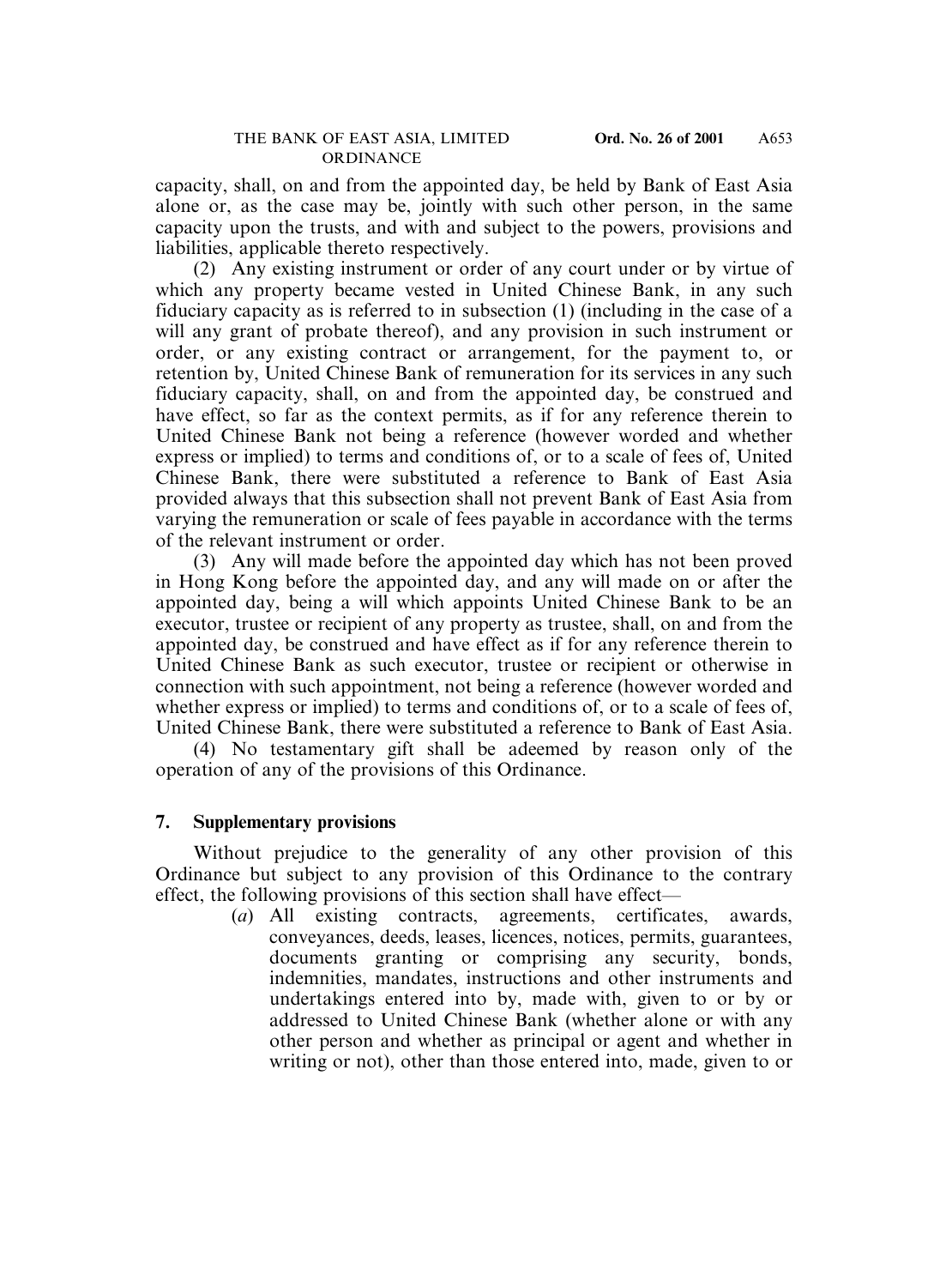by or addressed to United Chinese Bank in relation to the excluded property, shall be construed and have effect on and from the appointed day as if—

- (i) Bank of East Asia had been a party thereto instead of United Chinese Bank;
- (ii) for any reference (however worded and whether express or implied) to United Chinese Bank there were substituted, as respects anything falling to be done on or after the appointed day, a reference to Bank of East Asia; and
- (iii) any reference (however worded and whether express or implied) to the directors or to any director, officer or employee of United Chinese Bank were, as respects anything falling to be done on or after the appointed day, a reference to the directors of Bank of East Asia or, as the case may require, to such director, officer or employee of Bank of East Asia as Bank of East Asia may appoint for that purpose or, in default of appointment, to the director, officer or employee of Bank of East Asia who corresponds as nearly as may be to the first-mentioned director, officer or employee.
- (*b*) Paragraph (*a*)(ii) shall, subject to the provisions of section 16, apply to any statutory provision, to any provision of any existing contract to which United Chinese Bank was not a party and to any provision of any other existing document (not being a contract or a will) as they apply to a contract to which that paragraph applies.
- (*c*) Any account between United Chinese Bank and a customer shall, on the appointed day, be transferred to Bank of East Asia and become an account between Bank of East Asia and such customer subject to the same conditions and incidents as theretofore; and such account shall be deemed for all purposes to be a single continuing account; and any existing contracts, agreements, certificates, awards, conveyances, deeds, leases, licences, notices, permits, guarantees, documents granting or comprising any security, bonds, indemnities, mandates, instructions and other instruments and undertakings entered into by, made with, given to or by or addressed to United Chinese Bank (whether alone or with any other person and whether as principal or agent and whether in writing or not), shall be construed and have effect on and from the appointed day as if any reference (however worded and whether express or implied) to such account between United Chinese Bank and a customer there were substituted, as respects anything falling to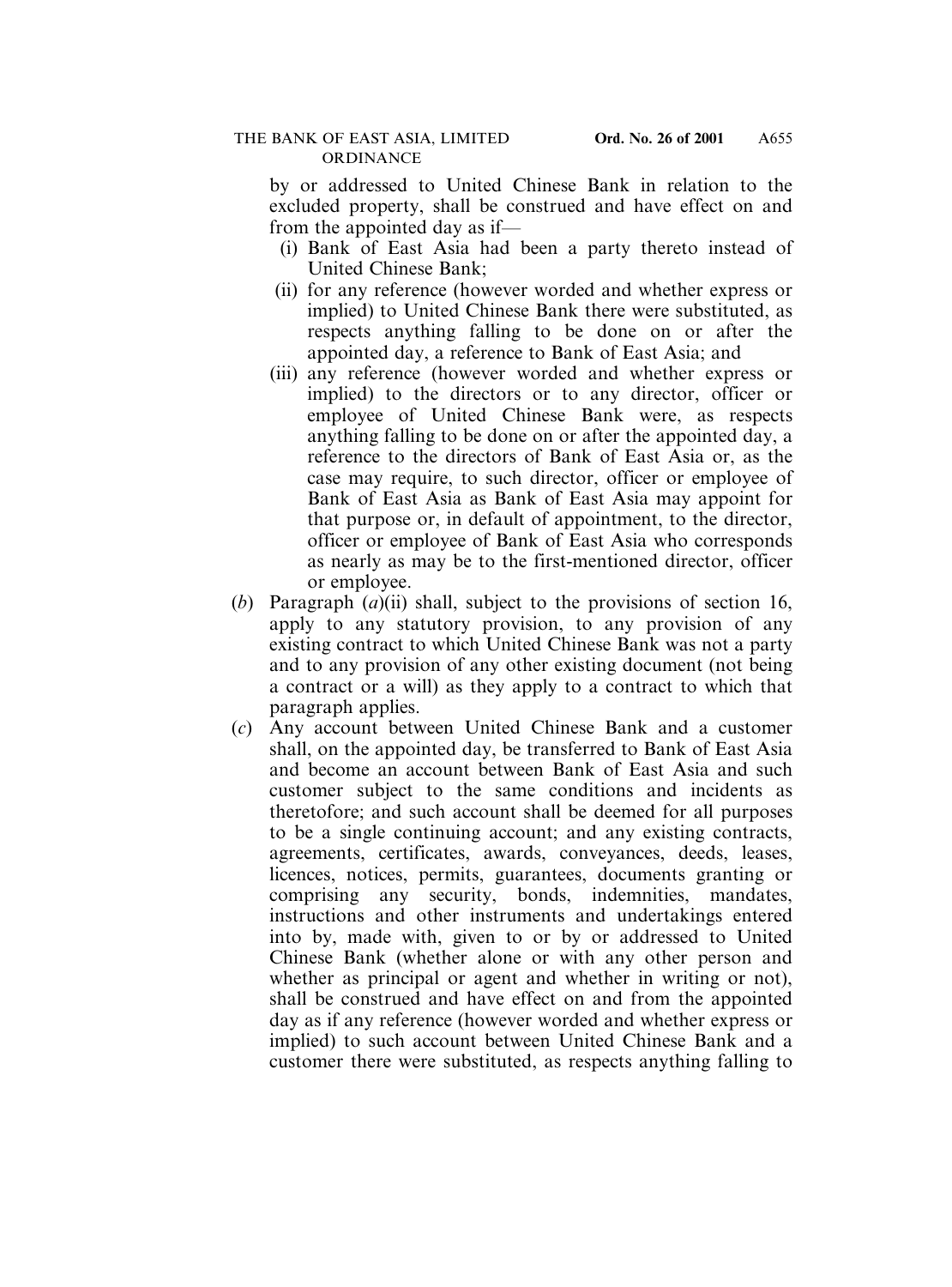be done on or after the appointed day, and so far as the context permits, a reference to the continuing account between Bank of East Asia and such customer:

Provided that nothing in this Ordinance shall affect any right of Bank of East Asia or of any customer to vary the conditions or incidents subject to which any account is kept.

- (*d*) Any existing instruction, order, direction, mandate, power of attorney, authority, undertaking or consent (whether in writing or not and whether or not in relation to an account) given to or by United Chinese Bank, either alone or jointly with another person, shall apply and have effect, on and from the appointed day, as if given to or by Bank of East Asia or, as the case may be, to or by Bank of East Asia jointly with such other person.
- (*e*) Any negotiable instrument or order for payment of money drawn on, or given to, or accepted or endorsed by, United Chinese Bank, or payable at any place of business of United Chinese Bank, whether so drawn, given, accepted or endorsed before, or on the appointed day, shall have the same effect on and from the appointed day, as if it had been drawn on, or given to, or accepted or endorsed by Bank of East Asia, or were payable at the same place of business of Bank of East Asia.
- (*f*) The custody of any document or record, goods or other thing held by United Chinese Bank as bailee shall pass to Bank of East Asia on the appointed day, and the rights and obligations of United Chinese Bank under any contract of bailment relating to any such document or record, goods or thing shall on that day become rights and obligations of Bank of East Asia.
- (*g*) (i) Any security held immediately before the appointed day by United Chinese Bank, or by a nominee or agent of or trustee for United Chinese Bank, as security for the payment or discharge of any liability shall, on and from the appointed day, be held by, or, as the case may require, by that nominee, agent or trustee for, Bank of East Asia, and be available to Bank of East Asia (whether for its own benefit or, as the case may be, for the benefit of any other person) as security for the payment or discharge of that liability.
	- (ii) In relation to any security vested or deemed to be vested in Bank of East Asia in accordance with the provisions of this Ordinance and any liabilities thereby secured, Bank of East Asia shall be entitled to the rights and priorities and be subject to the obligations and incidents to which United Chinese Bank would have been entitled and subject if it had continued to hold the security.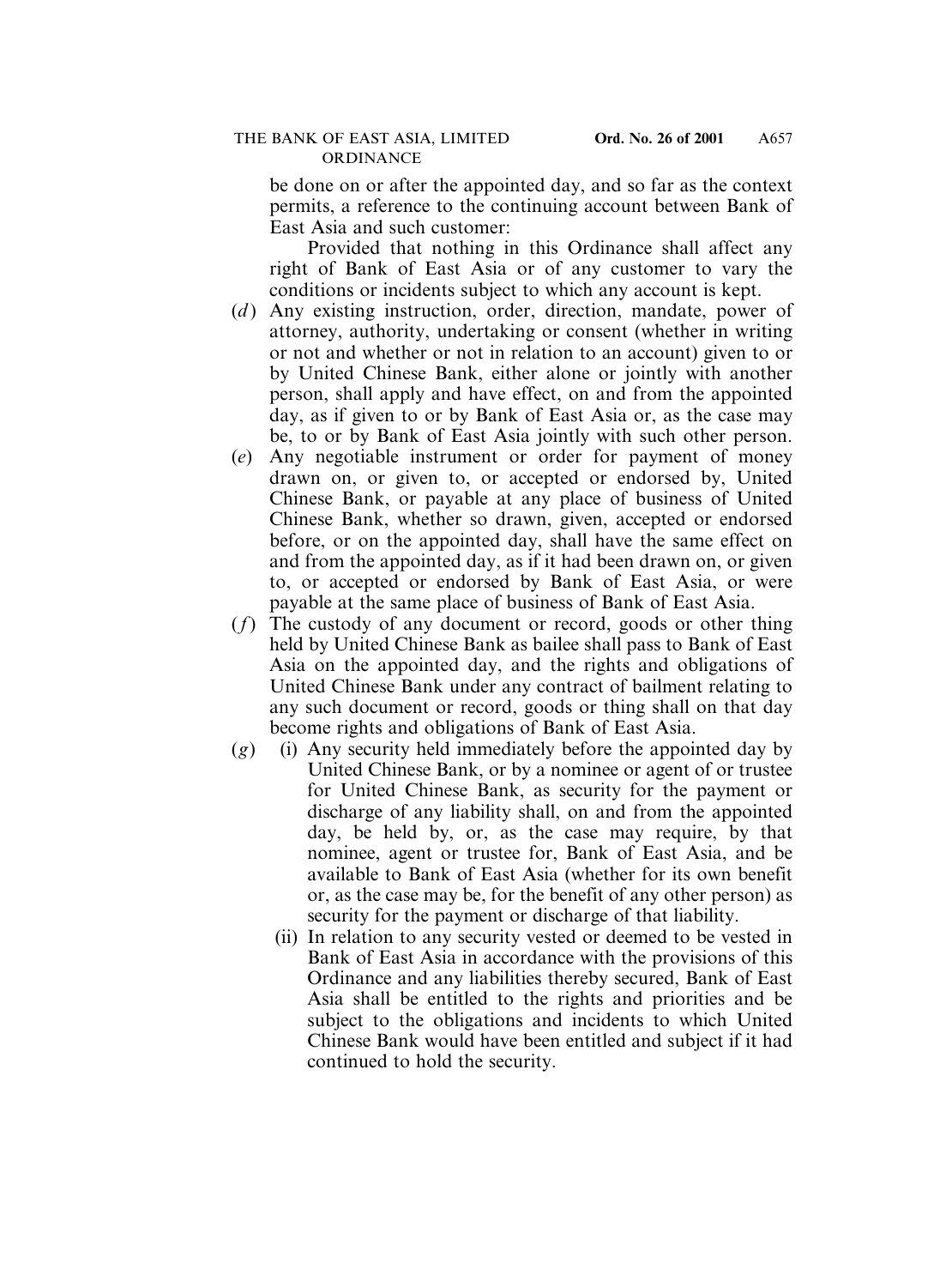- (iii) Without prejudice to the generality of subparagraph (ii), in any case where any existing liability subsists between United Chinese Bank and Bank of East Asia in respect of which United Chinese Bank or Bank of East Asia, or a nominee or agent of or trustee for United Chinese Bank or Bank of East Asia holds security, that liability shall, for the purpose of enforcing or realizing that security, be deemed to continue in effect notwithstanding the vesting of the undertaking in Bank of East Asia.
- (iv) Any security referred to in subparagraph (i), (ii) or (iii) and which extends to future advances or liabilities shall, on and from the appointed day, be available to Bank of East Asia (whether for its own benefit or, as the case may be, for the benefit of any other person) as security for the payment or discharge of future advances and liabilities to the same extent and in the same manner in all respects as future advances by, or liabilities to, United Chinese Bank or, as the case may be, Bank of East Asia were secured thereby immediately before that day.
- (v) Notwithstanding subparagraph (i), where immediately before the appointed day any security would not be available to United Chinese Bank as security for the payment or discharge of any liability owing to it, or to Bank of East Asia as security for the payment or discharge of any liability owing to it, such security shall not become available to Bank of East Asia as security for such liability on and from the appointed day by virtue of this Ordinance, unless—
	- (A) the terms of such security expressly provide otherwise;
	- (B) Bank of East Asia obtains the written consent of the person or persons who granted such security; or
	- (C) such security arises at general law.
- (vi) Notwithstanding subparagraph (ii), where immediately before the appointed day, United Chinese Bank would not, in respect of any liability owing to it, be entitled to the rights and priorities in relation to any security then in existence, or Bank of East Asia would not, in respect of any liability owing to it, be entitled to the rights and priorities in relation to any security then in existence, Bank of East Asia shall not, in respect of such liability, be entitled to such rights and priorities on and from the appointed day by virtue of this Ordinance, unless—
	- (A) the terms of such security expressly provide otherwise;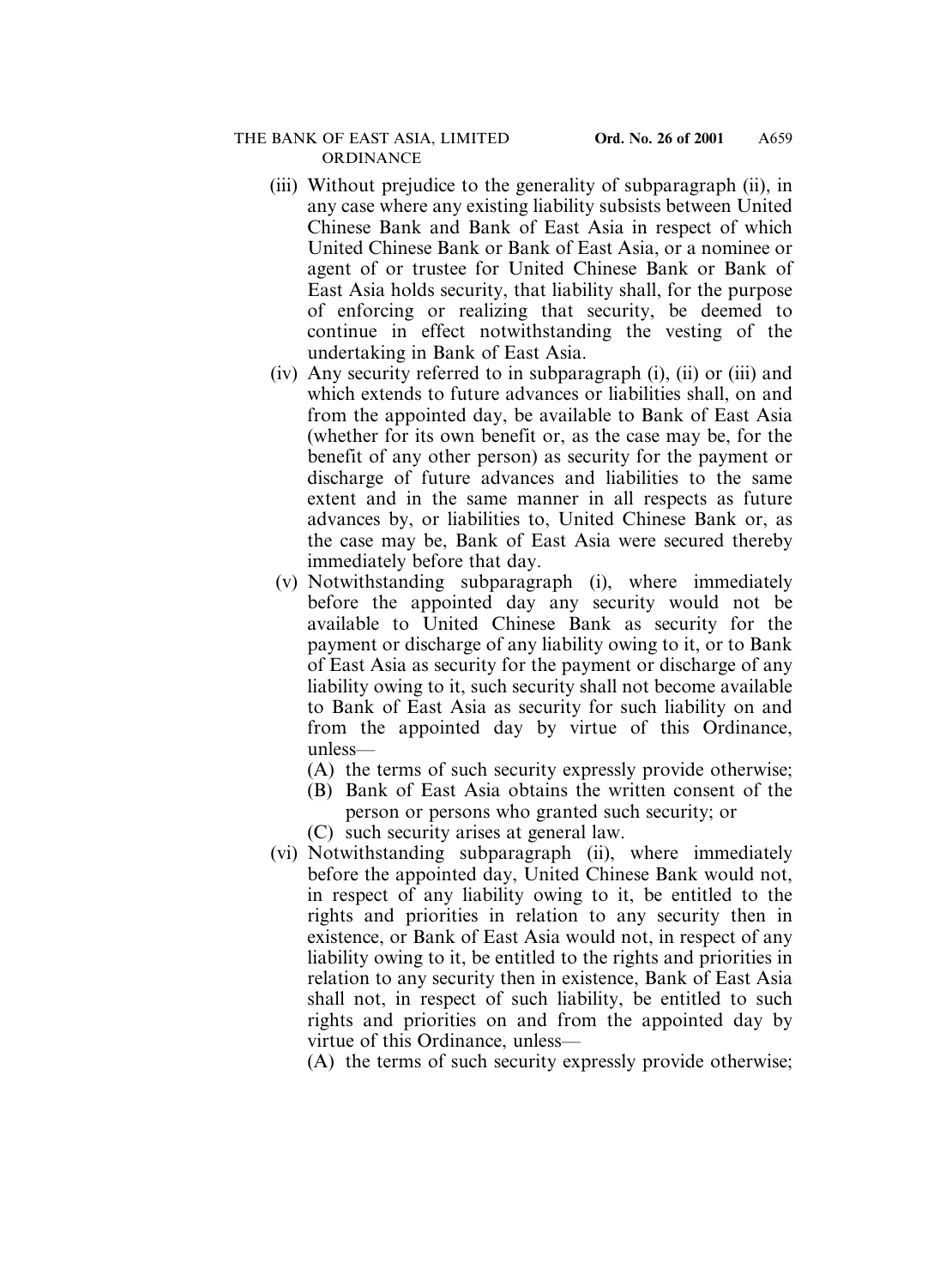- (B) Bank of East Asia obtains the written consent of the person or persons who granted such security; or
- (C) such security arises at general law.
- (*h*) (i) Where by virtue of this Ordinance any right or liability of United Chinese Bank becomes or is deemed to become a right or liability of Bank of East Asia, Bank of East Asia and all other persons shall, on and from the appointed day, have the same rights, powers and remedies (and in particular the same rights and powers as to taking or resisting legal proceedings or making or resisting applications to any authority) for ascertaining, perfecting or enforcing that right or liability as if it had at all times been a right or liability of Bank of East Asia; and any legal proceedings or application to any authority existing or pending immediately before the appointed day by or against United Chinese Bank may be continued by or against Bank of East Asia.
	- (ii) Where any right or liability of United Chinese Bank was before the appointed day the subject of arbitral proceedings to which United Chinese Bank was a party, Bank of East Asia shall on and from the appointed day automatically be substituted for United Chinese Bank as a party to those proceedings, without the need for consent from any other party or from the arbitrator.
- (*i*) Any judgment or award obtained by or against United Chinese Bank and not fully satisfied before the appointed day shall on that day, to the extent to which it is enforceable by or against United Chinese Bank, become enforceable by or against Bank of East Asia.
- ( *j*) Any court order which applies to United Chinese Bank and which relates to a right or liability or property of United Chinese Bank which by virtue of this Ordinance is deemed to become a right or liability or property of Bank of East Asia shall on and from the appointed day apply to Bank of East Asia instead of to United Chinese Bank.
- (*k*) Nothing in this Ordinance shall terminate or prejudicially affect the appointment, authority, rights or powers of any receiver or of any receiver and manager appointed by United Chinese Bank, whether alone or with others, before the appointed day.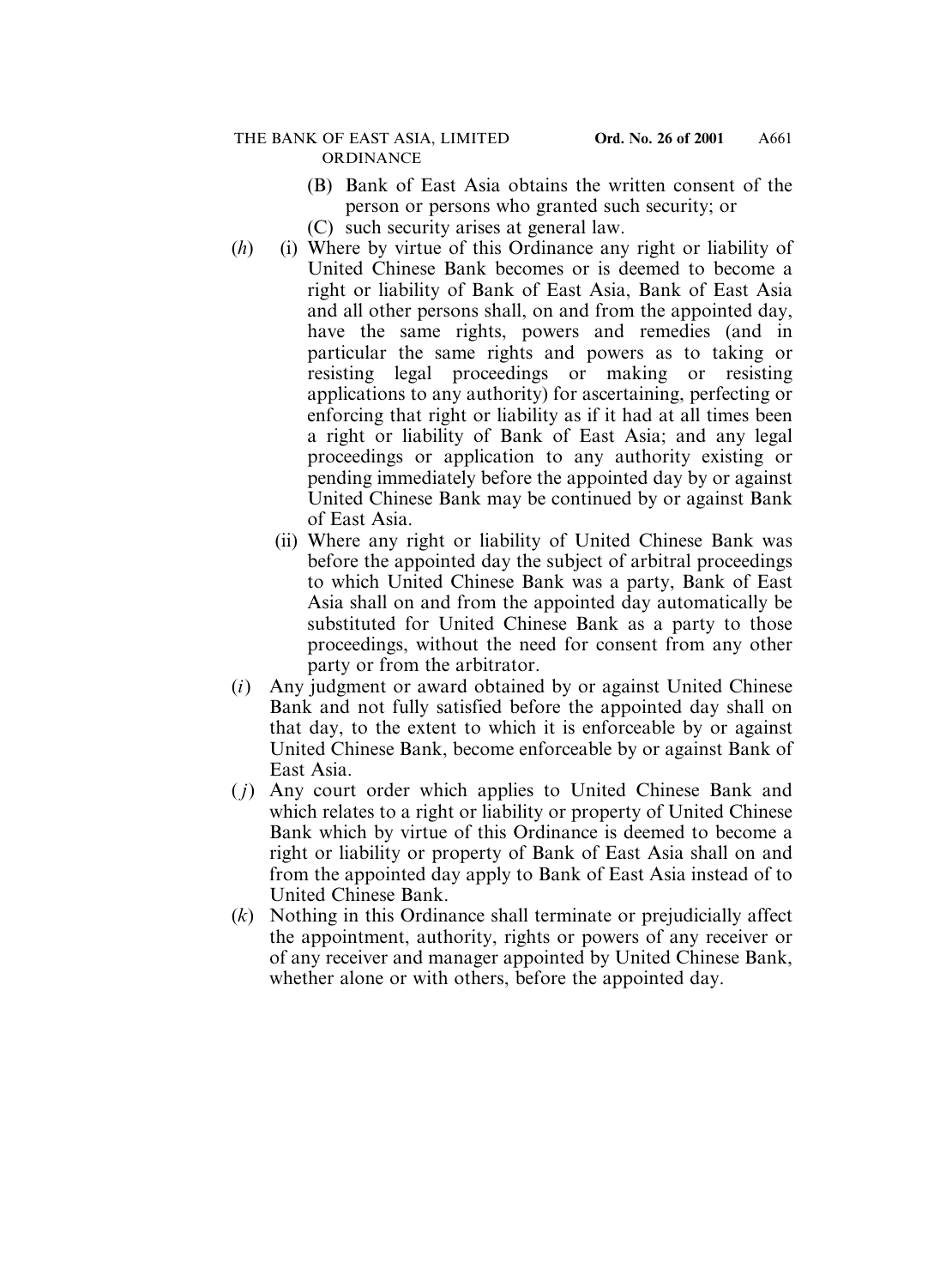(*l*) The Privacy Commissioner may, on and from the appointed day, exercise in respect of Bank of East Asia any power under the Personal Data (Privacy) Ordinance (Cap. 486) which he could have immediately before the appointed day exercised in respect of United Chinese Bank in respect of a breach or alleged breach by United Chinese Bank of that Ordinance or the data protection principles; but the transfer to, and vesting in, Bank of East Asia by this Ordinance of the undertaking of United Chinese Bank and any disclosure to Bank of East Asia of any information in contemplation or as a result thereof shall not amount to a breach of any duty of confidentiality to which United Chinese Bank is subject immediately before the appointed day or to a contravention by Bank of East Asia or United Chinese Bank of the Personal Data (Privacy) Ordinance (Cap. 486) or the data protection principles.

# **8. Accounting treatment of United Chinese Bank and Bank of East Asia**

(1) On and from the appointed day, by virtue of this Ordinance and notwithstanding the provisions of any other Ordinance—

- (*a*) the balance sheets and profit and loss accounts of United Chinese Bank and Bank of East Asia for the accounting period of each company in which the appointed day falls shall be prepared in all respects as if the undertaking had vested in Bank of East Asia pursuant to section 5 on the first day of such accounting period of Bank of East Asia;
- (*b*) all assets and liabilities of United Chinese Bank shall be transferred to Bank of East Asia at their carrying value in the consolidated accounts of the group including United Chinese Bank and Bank of East Asia on the first day of such accounting period of Bank of East Asia;
- (*c*) every existing reserve of United Chinese Bank as consolidated in the group accounts including United Chinese Bank and Bank of East Asia on the first day of such accounting period of Bank of East Asia shall be transferred to and for all purposes be and become a reserve of Bank of East Asia; and
- (*d*) the amount, description and character of every reserve of Bank of East Asia which shall come into being pursuant to paragraph (*c*) shall be the same in all respects as those of the corresponding existing reserve of United Chinese Bank immediately before the first day of such accounting period of Bank of East Asia, and all enactments and rules of law shall apply to or in respect of every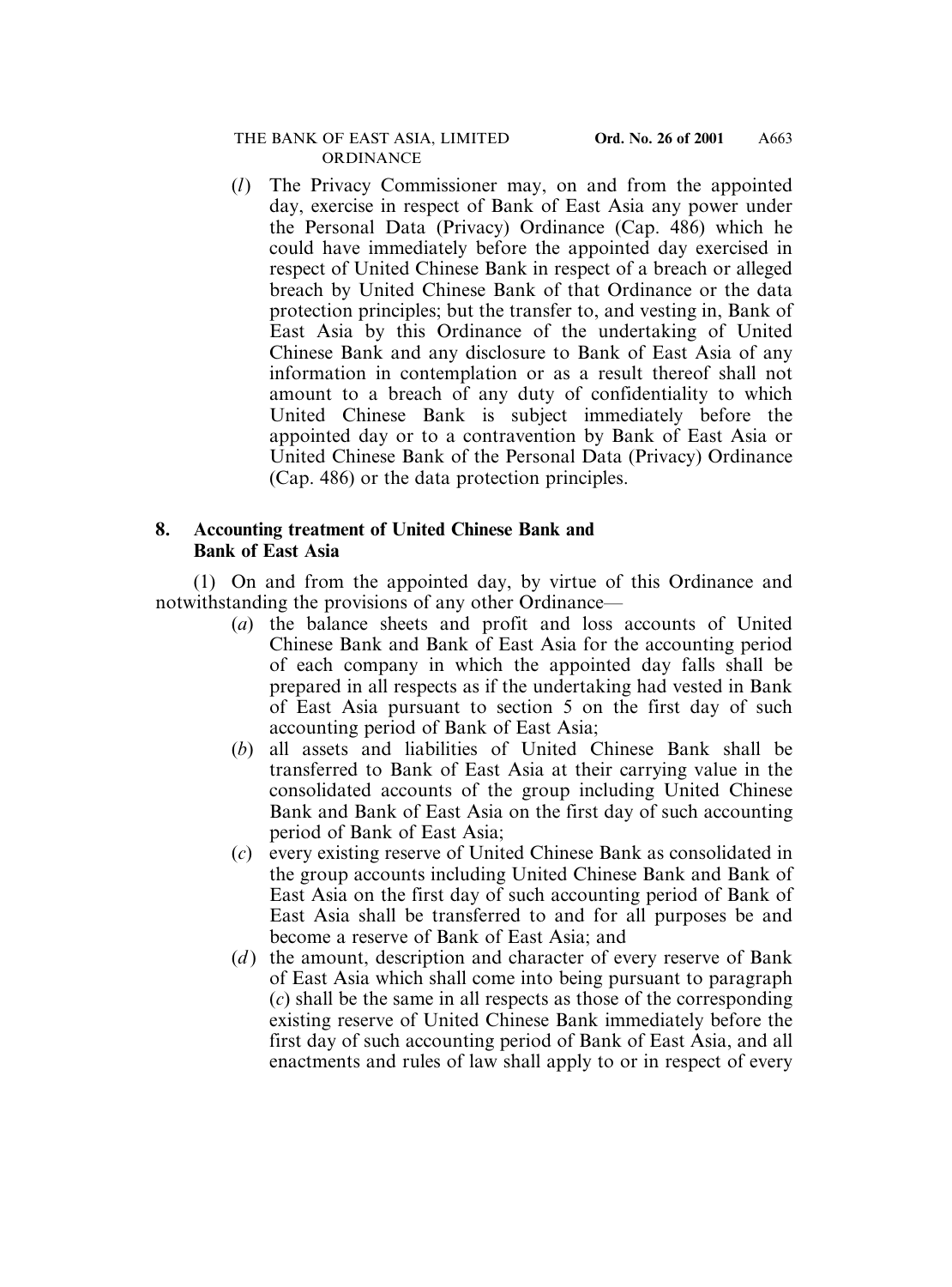such reserve of Bank of East Asia in the same manner in all respects as they applied to or in respect of the corresponding existing reserve of United Chinese Bank immediately before the first day of such accounting period of Bank of East Asia.

(2) Every reference in subsection (1) to an existing reserve shall include a reference to any reserve or similar provision, irrespective of its name or designation (and whether the amount thereof be positive or negative in nature) and, without prejudice to the generality of the foregoing, every such reference shall include a reference to any sums standing to the credit (or debit) of any profit and loss account.

(3) Without prejudice to the generality of subsection (1), any profits or losses of United Chinese Bank earned or incurred after the beginning of the financial year of United Chinese Bank in which the appointed day shall occur, shall, on and from the appointed day, and by virtue of this Ordinance, be treated for all purposes as profits or, as the case may be, losses, of Bank of East Asia.

#### **9. Contracts of employment**

(1) Section 7(*a*) shall apply to a contract for the employment of any person by United Chinese Bank; and employment with United Chinese Bank and Bank of East Asia under any such contract shall be deemed for all purposes to be a single continuing employment.

(2) No director or auditor of United Chinese Bank shall by virtue only of this Ordinance become a director or, as the case may be, auditor of Bank of East Asia.

#### **10. Pensions, provident funds and gratuity benefits**

(1) The deeds and rules constituting or relating to the pension fund scheme established in Hong Kong and known as the United Chinese Bank Limited Employees Provident Fund Scheme and the provident fund scheme established in Hong Kong and known as the BEA (MPF) Master Trust Scheme, and the gratuity benefits payable by United Chinese Bank shall, on and from the appointed day, be construed and have effect, so far as the context permits, as if for any reference therein to United Chinese Bank there were substituted a reference to Bank of East Asia.

(2) No officer or employee of United Chinese Bank who becomes an officer or employee of Bank of East Asia by virtue of this Ordinance shall, by virtue only of this Ordinance, be entitled to participate in any pension or provident fund or schemes of or gratuity payments payable by Bank of East Asia, and no existing officer or employee of Bank of East Asia shall, by virtue only of this Ordinance, be entitled to participate in the United Chinese Bank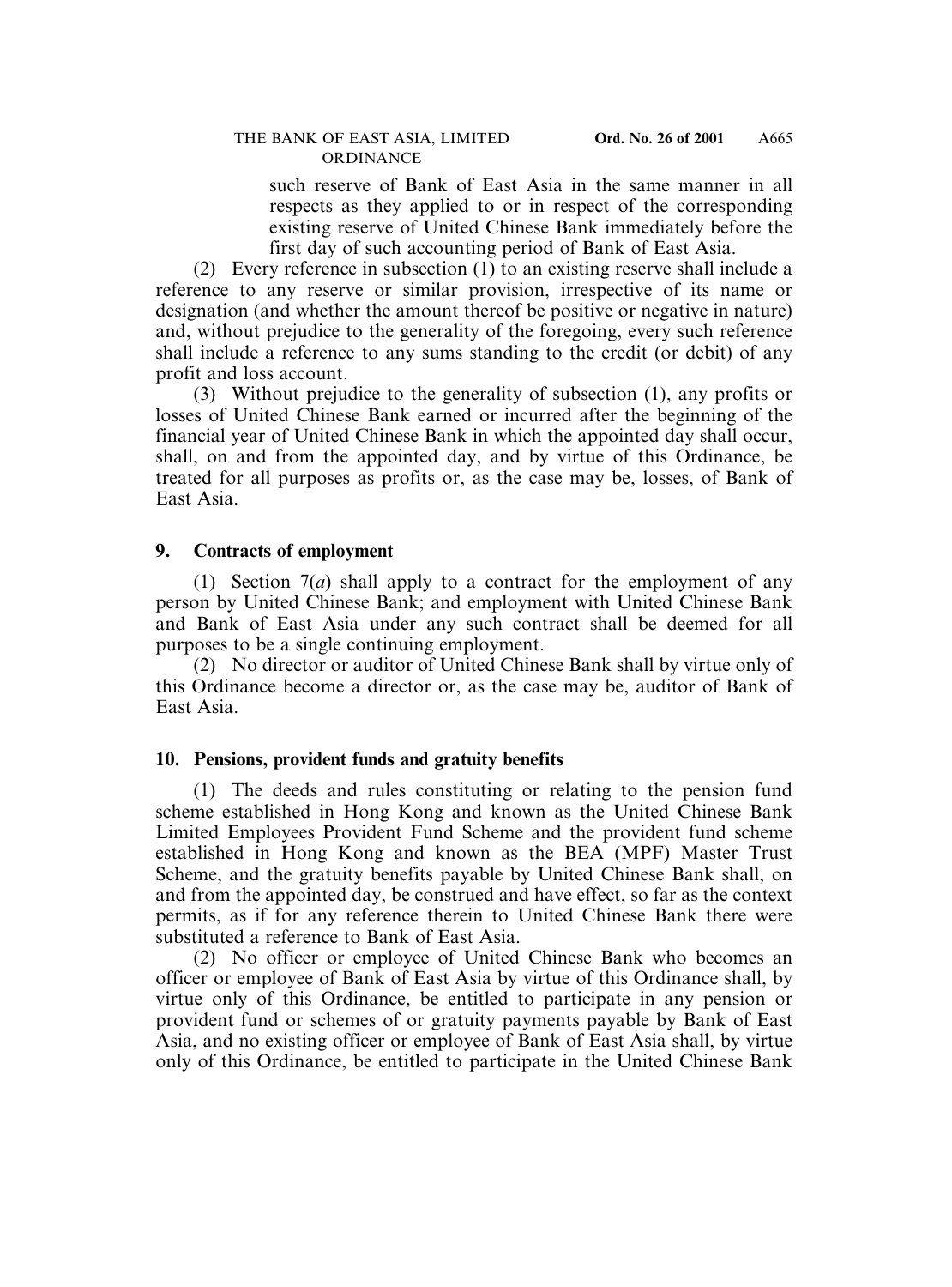Limited Employees Provident Fund Scheme or the BEA (MPF) Master Trust Scheme or any other pension fund scheme of, provident fund scheme of, or gratuity benefits payable by United Chinese Bank.

#### **11. Waiver of prohibition of merger**

(1) Any provision contained in any contract to which either Bank of East Asia or United Chinese Bank is a party which prohibits or has the effect of prohibiting the transfer and vesting or deemed transfer and vesting of the undertaking of United Chinese Bank in Bank of East Asia shall be deemed by this Ordinance to have been waived.

(2) Any provision contained in any contract to the effect that a default shall occur or be deemed to occur as a result of the transfer and vesting or deemed transfer and vesting of the undertaking of United Chinese Bank in Bank of East Asia, and to which either Bank of East Asia or United Chinese Bank is a party, shall be deemed by this Ordinance to have been waived.

(3) Nothing in this section applies to any contract to which Bank of East Asia in Hong Kong or United Chinese Bank in Hong Kong is not a party.

#### **12. Evidence: books and documents**

(1) All books and other documents which would, before the appointed day, have been evidence in respect of any matter for or against United Chinese Bank shall be admissible in evidence in respect of the same matter for or against Bank of East Asia.

(2) In this section "documents"  $(\overrightarrow{\chi}$  ( $\overrightarrow{\chi}$ ) has the same meaning as in section 46 of the Evidence Ordinance (Cap. 8).

#### **13. Part III of Evidence Ordinance (Cap. 8)**

(1) On and from the appointed day, Part III of the Evidence Ordinance (Cap. 8) shall apply to the banker's records of United Chinese Bank deemed to be vested in Bank of East Asia by virtue of this Ordinance, and to entries made in those records before the appointed day, as if such records were the records of Bank of East Asia.

(2) For the purposes of section 20 of the Evidence Ordinance (Cap. 8), banker's records which are deemed to have become the banker's records of Bank of East Asia by virtue of this Ordinance shall be deemed to have been the ordinary banker's records of Bank of East Asia at the time of the making of any entry therein which purports to have been made before the appointed day, and any such entry shall be deemed to have been made in the usual and ordinary course of business.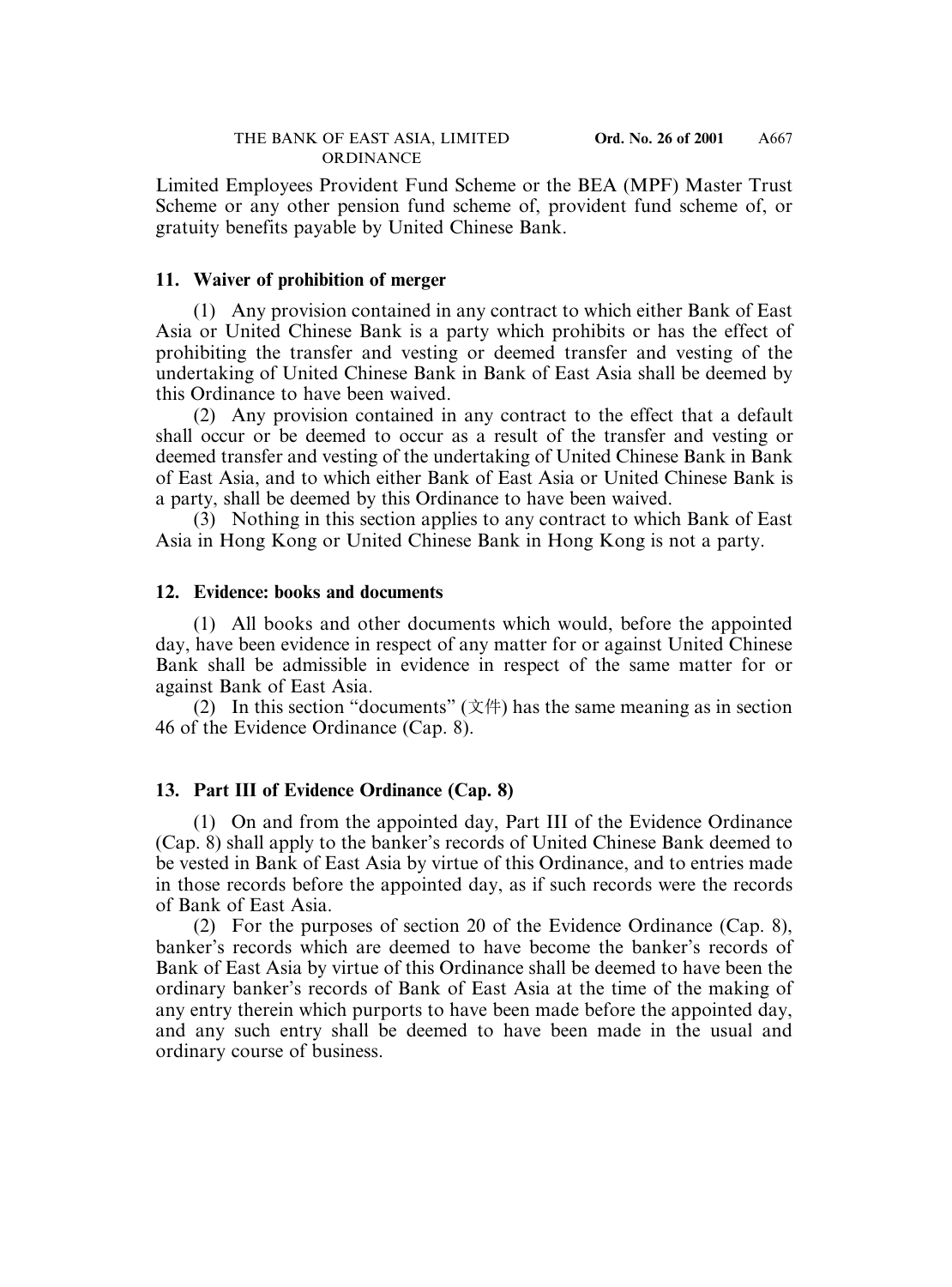(3) For the purposes of sections 40 and 41 of the Evidence Ordinance (Cap. 8), documents previously in the custody or control of United Chinese Bank shall by virtue of this Ordinance be deemed to be documents previously in the custody or control of Bank of East Asia.

(4) In this section "banker's records" (銀行紀錄) shall be construed in accordance with section 2 of the Evidence Ordinance (Cap. 8).

## **14. Evidence of vesting and transfer**

(1) The production of a Government Printer's copy of this Ordinance shall, for all purposes, be conclusive evidence of the vesting and transfer or deemed vesting and transfer of any property and liabilities of United Chinese Bank in Bank of East Asia in accordance with the provisions of this Ordinance.

- (2) Without prejudice to the generality of subsection (1)—
	- (*a*) a Government Printer's copy of this Ordinance, together with evidence of publication of notice of the appointed day, shall, in relation to any registered securities transferred to, and vested in, Bank of East Asia by virtue of this Ordinance, operate for all purposes as a duly executed instrument of transfer in respect of the transfer of such registered securities from United Chinese Bank to Bank of East Asia;
	- (*b*) any deed or other document made or executed on or after the appointed day, whereby Bank of East Asia or United Chinese Bank, whether alone or jointly with any other person, conveys or transfers, or purports to convey or transfer, to any person (whether for consideration or not), or applies to be registered as the holder or proprietor of, any property held by United Chinese Bank immediately before the appointed day and forming part of the undertaking, whether alone or jointly with any other person, shall be sufficient evidence that the interest of United Chinese Bank in that property is deemed to be vested in Bank of East Asia under this Ordinance;
	- (*c*) where there is any other transaction or purported transaction by Bank of East Asia or United Chinese Bank on or after the appointed day in connection with, or in relation to, any property or liabilities which are property or liabilities of United Chinese Bank immediately before that day and forming part of the undertaking, it shall be deemed in favour of any other party to the transaction, or any person claiming through or under him, that Bank of East Asia has full power and authority for that transaction as if the property or liabilities were deemed to be vested in it under this Ordinance;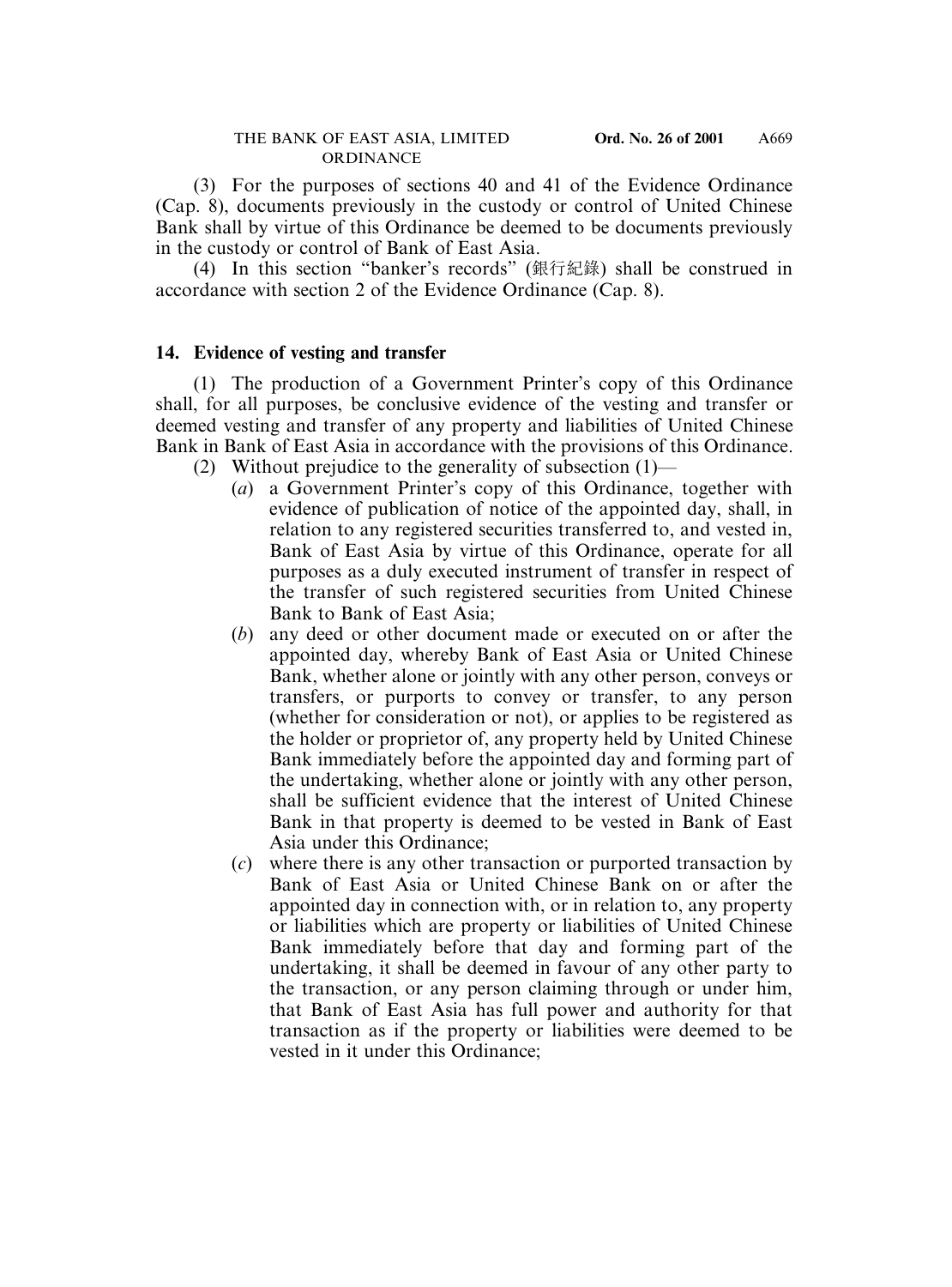(*d* ) a certificate given by or on behalf of Bank of East Asia at any time that any property or liability specified in the certificate (which property or liability immediately before the appointed day is the property or liability of United Chinese Bank) is or, as the case may be, is not, deemed to be vested in Bank of East Asia under this Ordinance, shall be conclusive evidence for all purposes of the fact so certified.

(3) Nothing in subsection  $(2)(c)$  or  $(d)$  shall affect the liability of United Chinese Bank and Bank of East Asia to the other of them in respect of anything done, or purporting to have been done, by either of them in connection with, or in relation to, any property or liabilities.

- (4) In subsection (2)—
	- (*a*) "registered securities" (註冊證券) means shares, stocks, debentures, loans, bonds, units of a unit trust scheme or other shares of the investments subject to the trusts of such a scheme, and other securities of any description which are transferable and the holders of which are entered in a register (whether maintained in Hong Kong or not); and
	- (*b*) "convey" (轉易) includes mortgage, charge, lease, assent, vest by way of vesting declaration or vesting instrument, disclaim, release or otherwise assure.
- (5) Nothing in this section applies to any property falling within section 5(2).

# **15. Interests in land**

(1) The vesting or deemed vesting in Bank of East Asia of an interest in land by virtue of this Ordinance shall not—

- (*a*) constitute an acquisition, assignment, transfer or parting with possession of that interest for the purposes of section 53(4)(*a*) or  $(7)(a)$ , 119E(2) or 119H(1)(*a*) of the Landlord and Tenant (Consolidation) Ordinance (Cap. 7); or
- (*b*) operate so as to merge any leasehold interest in the reversion expectant on it; or
- (*c*) constitute an assignment, transfer, devolution, parting with possession, dealing with or other disposition of that interest for the purposes of any provision contained in any instrument concerning or affecting that interest; or
- (*d* ) operate as a breach of covenant or condition against alienation; or
- (*e*) give rise to any forfeiture, damages or other right of action; or
- (*f*) invalidate or discharge any contract or security.